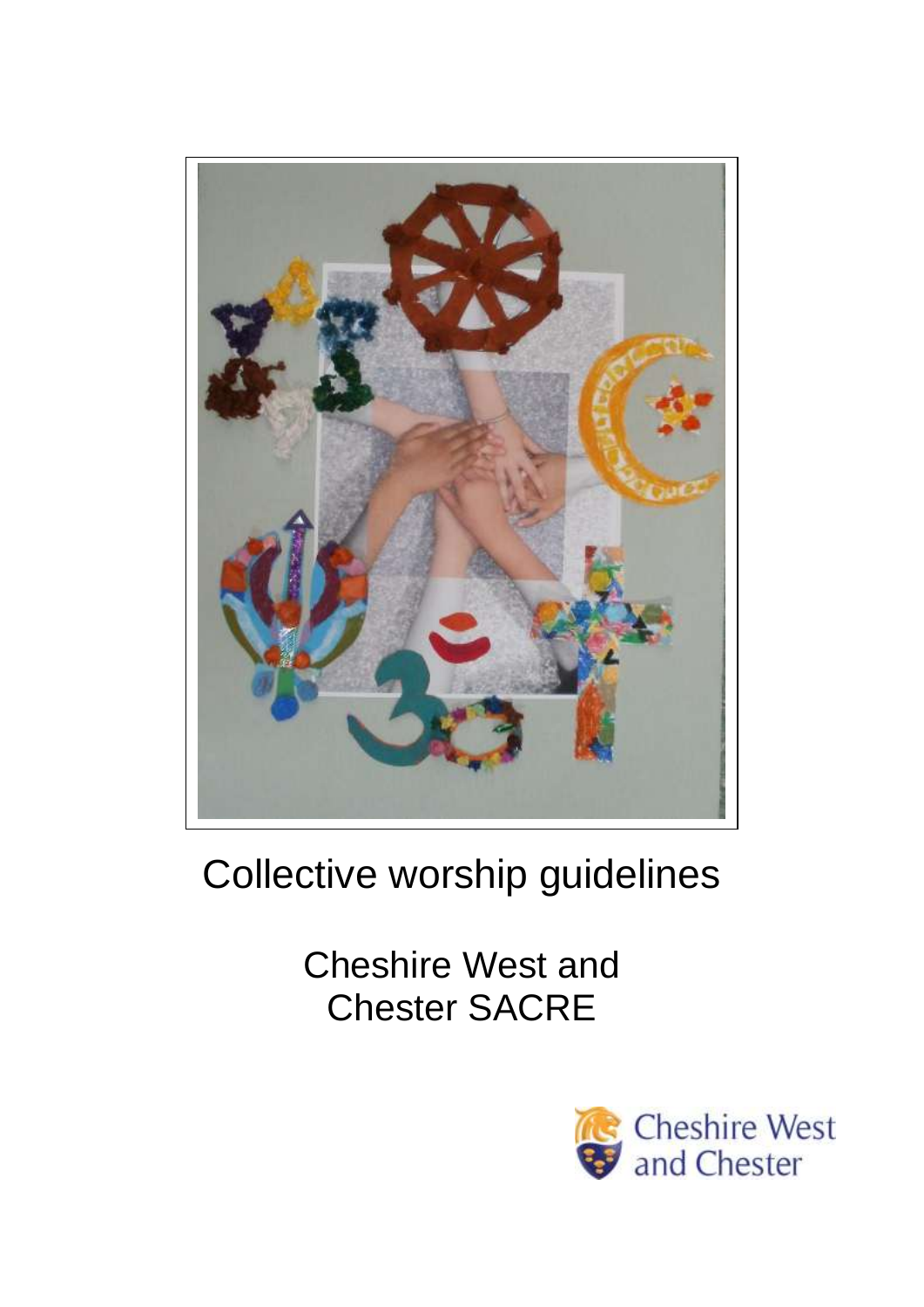## **Contents**

### **1. Introduction**

### **2. The law**

What does the law require?

### **3. Interpretations of the law that are not legally binding**

What is meant by: (i) worship?

- 
- (ii) collective?
- (iii) assembly?
- (iv) 'wholly' or 'mainly'?
- (v) 'broadly Christian'?

### **4. Delivering worship: suggestions that are not legally binding**

- a) What are the principles of worship?
- b) What are the ingredients of worship?
- c) How can worship be planned effectively?
- d) What are the practical points to consider?

### **5. Appendix**

- (i) What is the role of the collective worship co-ordinator?
- (ii) Policy statement for worship

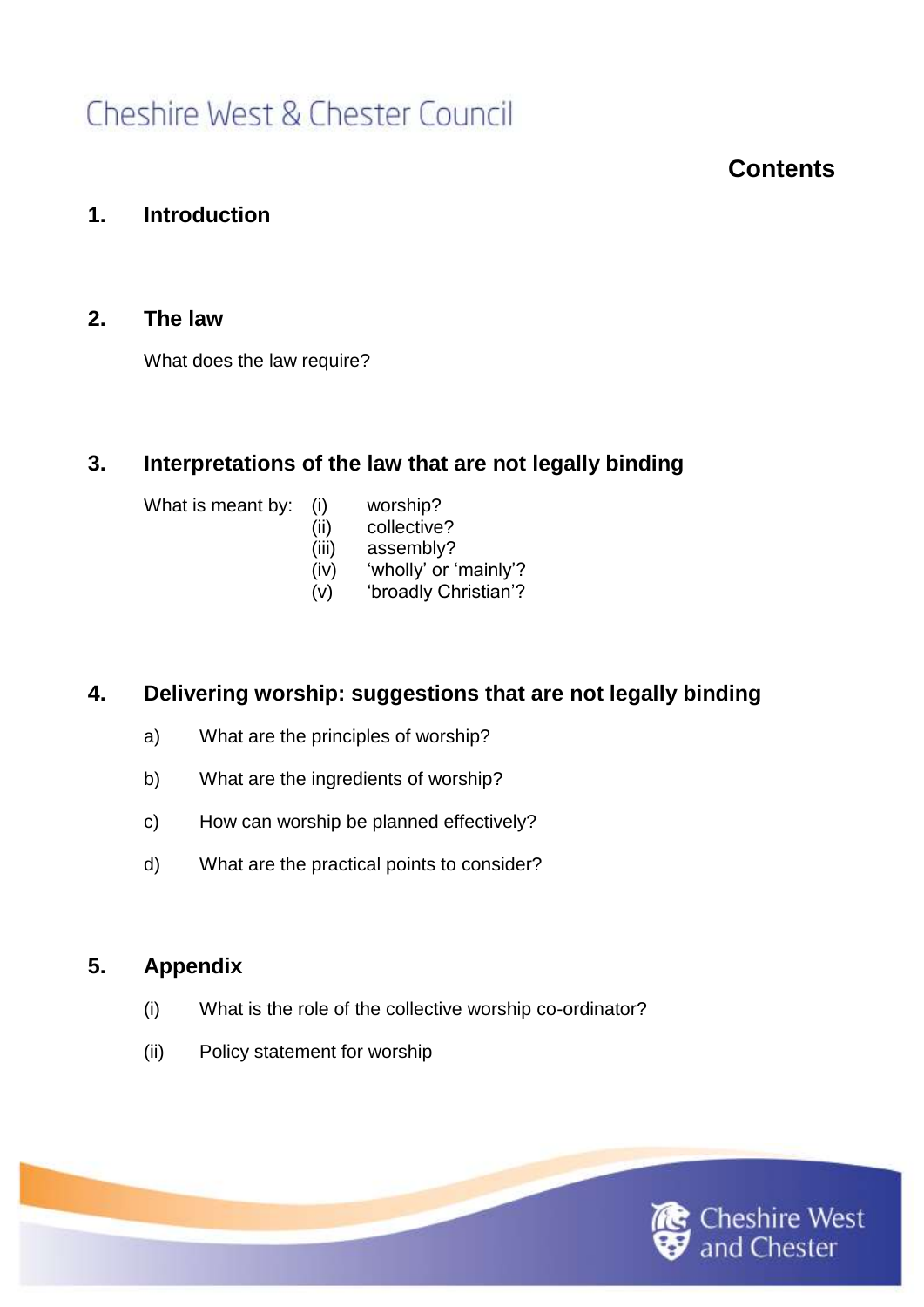### **1. Introduction**

The Education Reform Act, 1996 as amended by the School Standards and Framework Act 1998 says 'each pupil in attendance at a community, foundation or voluntary school shall on each school day take part in an act of collective worship'.

The Circular 1/94 from DfE is not itself legally binding but provides guidance on the legal requirements of collective worship.

The opportunities presented to a school through the act of collective worship are wide-ranging. Art, music, literature, dance and drama can be used to explore spiritual values. The act of collective worship can make a lively and relevant contribution to the personal growth of each individual pupil. It allows them to explore the richness and diversity of the Christian tradition whilst recognising, and becoming sensitive to, the religious and moral views of other people. Approached in this way the act of collective worship becomes a vital element in the education of the whole person.

**Collective worship in a school is essentially an educational activity.** It respects the personal integrity and beliefs of pupils. Some will have a religious faith, some will not. Others will be seeking a faith by which to live. For all pupils the act of collective worship should make an effective contribution to their search for meaning and to the development of their own moral and spiritual values.

**The main purpose of this document is to try to identify and clarify some of the principles which underlie the circular 1/94 guidance on collective worship, and to suggest ways in which these principles can be implemented on a daily basis through collective worship in schools.** 

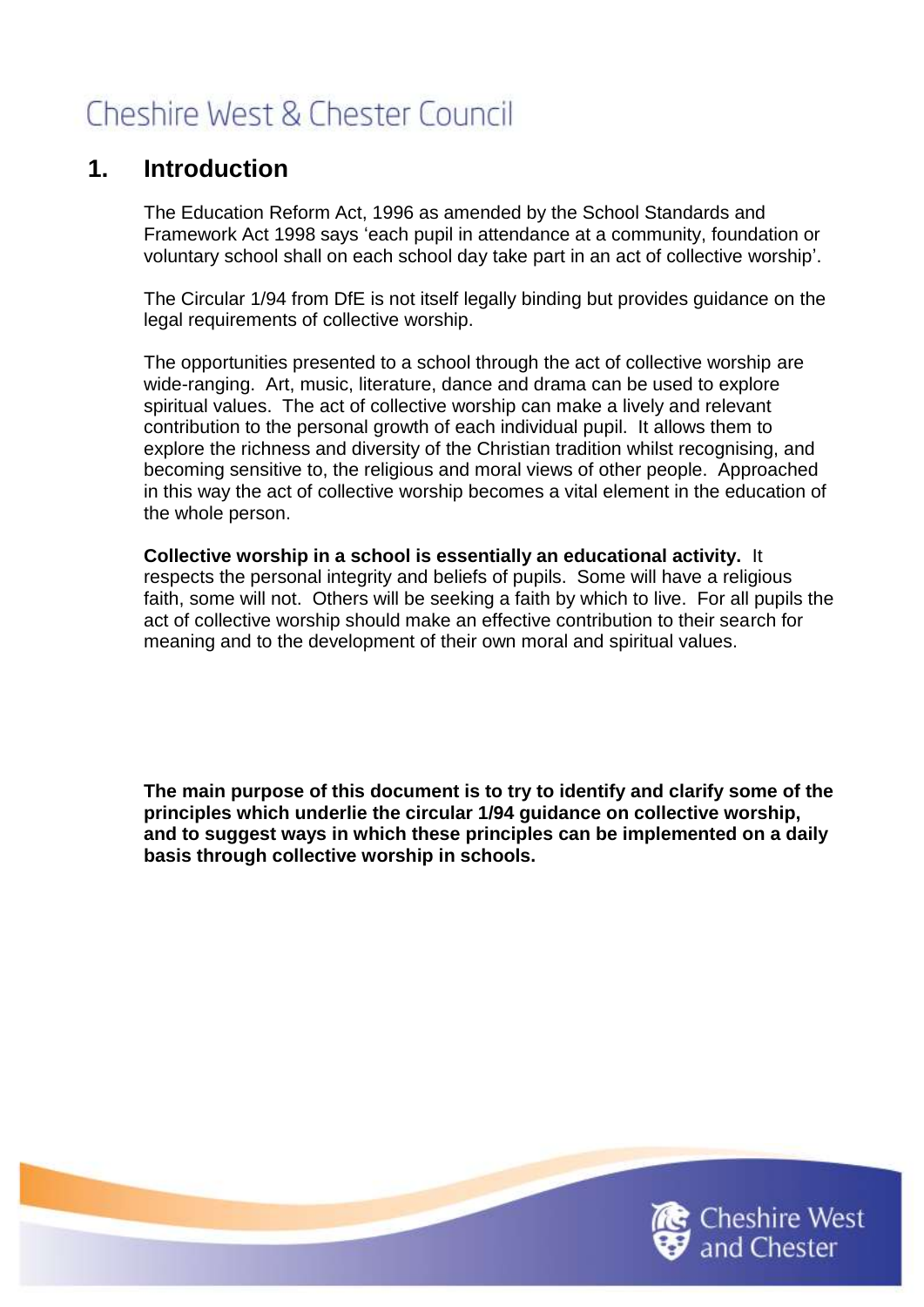## **2. The Law**

#### **What does the law require?**

- All pupils attending a community, foundation or voluntary school, should take part in daily collective worship. Pupils in special schools should attend 'so far as practicable'. Nursery schools and nursery classes are excluded.
- Collective worship is the responsibility of the head teacher in consultation with the governing body. (The practical co-ordination of this may be delegated to a member of staff).
- In community, Free Schools, Academies and foundation schools that do not have a religious character, teachers have the right to withdraw from attending acts or worship.
- Collective worship should include all pupils unless parents/guardians exercise a right of withdrawal.
- Parents/guardians have a right to withdraw their children from collective worship and are not obliged to state their reasons for doing so. The school must provide supervision for any withdrawn pupils and respond to parent/guardian requests.
- The act of worship may take place at any time during each school day. It may be a whole school single act of worship or separate acts for different age or school groups.
- Collective worship should take place on school premises, but on special occasions can take place elsewhere.
- Worship should be 'wholly or mainly' of a broadly Christian character reflecting the varying traditions of Christian beliefs without being of any particular Christian denomination.
- Not every act of collective worship needs to be 'broadly Christian' providing that the 'majority' of them over a term, can be described in this way.
- The Human Rights Act 1998 states that a parent's right to have their child educated in accordance with their own religious and philosophical convictions must be respected throughout the entire education programme.

Cheshire West<br>and Chester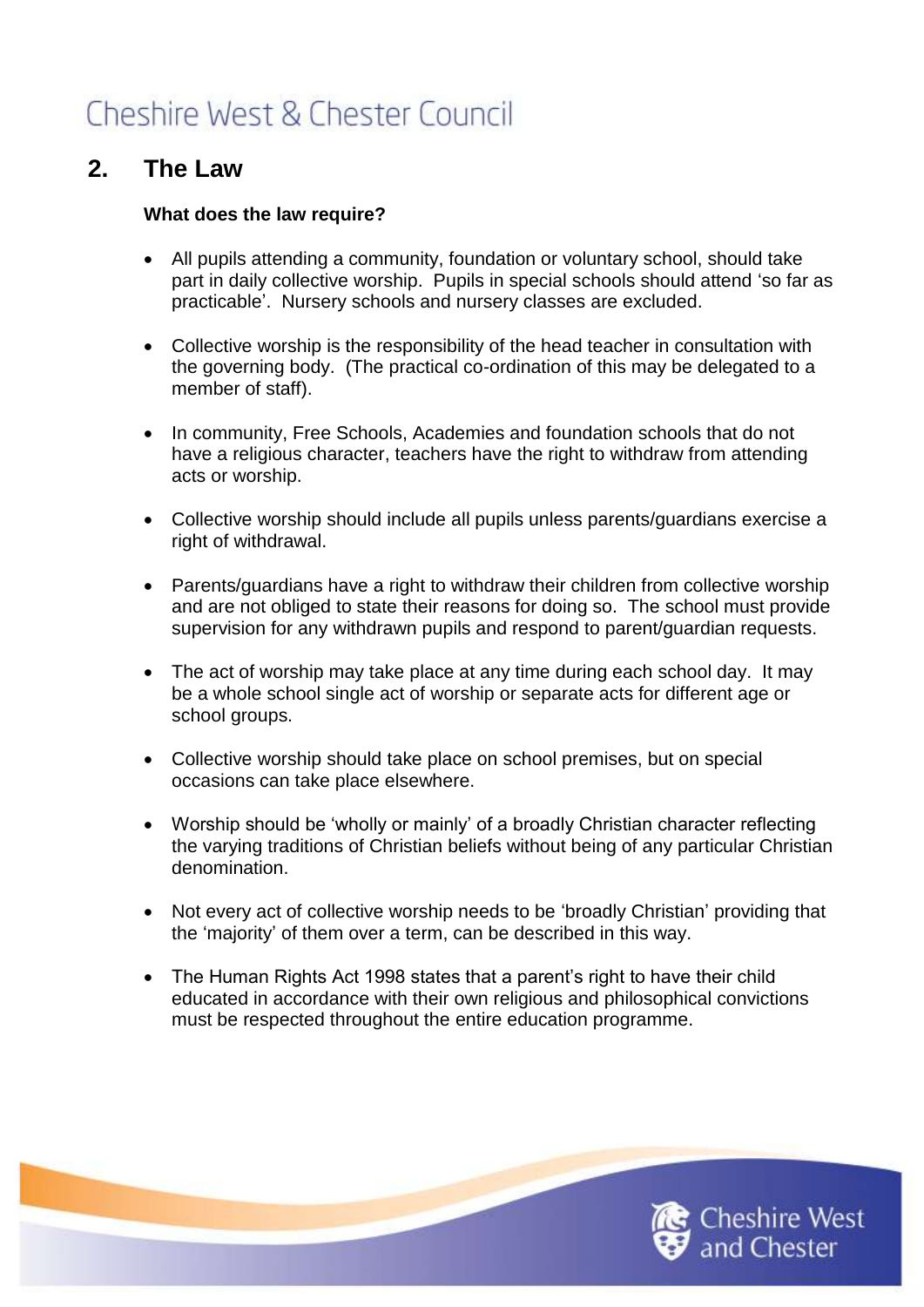## **3. Interpretations of the law that are not legally binding**

### **(i) What is meant by worship?**

- 'Worship' means 'giving worth to' usually to a divine being.
- the law can only dictate that schools must provide a daily act of collective worship. Worship is a response. The opportunity for worship is an invitation but the acceptance or rejection of that invitation is the individual's choice.
- emphasis should be upon evoking a response from pupils which leads to reflection and thought. Central to achieving this objective is the importance of creating the right atmosphere.

### **(ii) What is meant by 'collective'?**

 Collective worship in schools can be understood by contrasting it with the corporate worship of a faith community.

| <b>Collective Worship in Schools</b>                                                | <b>Corporate Worship of a Faith</b><br><b>Community</b>               |
|-------------------------------------------------------------------------------------|-----------------------------------------------------------------------|
| is a legal requirement                                                              | is voluntary                                                          |
| is open to staff and pupils of<br>any or no religion                                | is chosen and followed by<br>members of a specific faith<br>community |
| staff and a parent/guardian of<br>a child may exercise their<br>right of withdrawal | assumes a level of<br>commitment of participants.                     |

- Collective worship is a valued activity in its own right and need not be closely allied with the school's schemes of work, although there are likely to be clear links with Religious Education, Personal, Social, Health and Citizenship Education.
- Collective worship is concerned with the sharing of experience and the exploration of shared values. It is an opportunity to involve pupils in a growing self-knowledge, a knowledge of others and an appreciation of the created world.

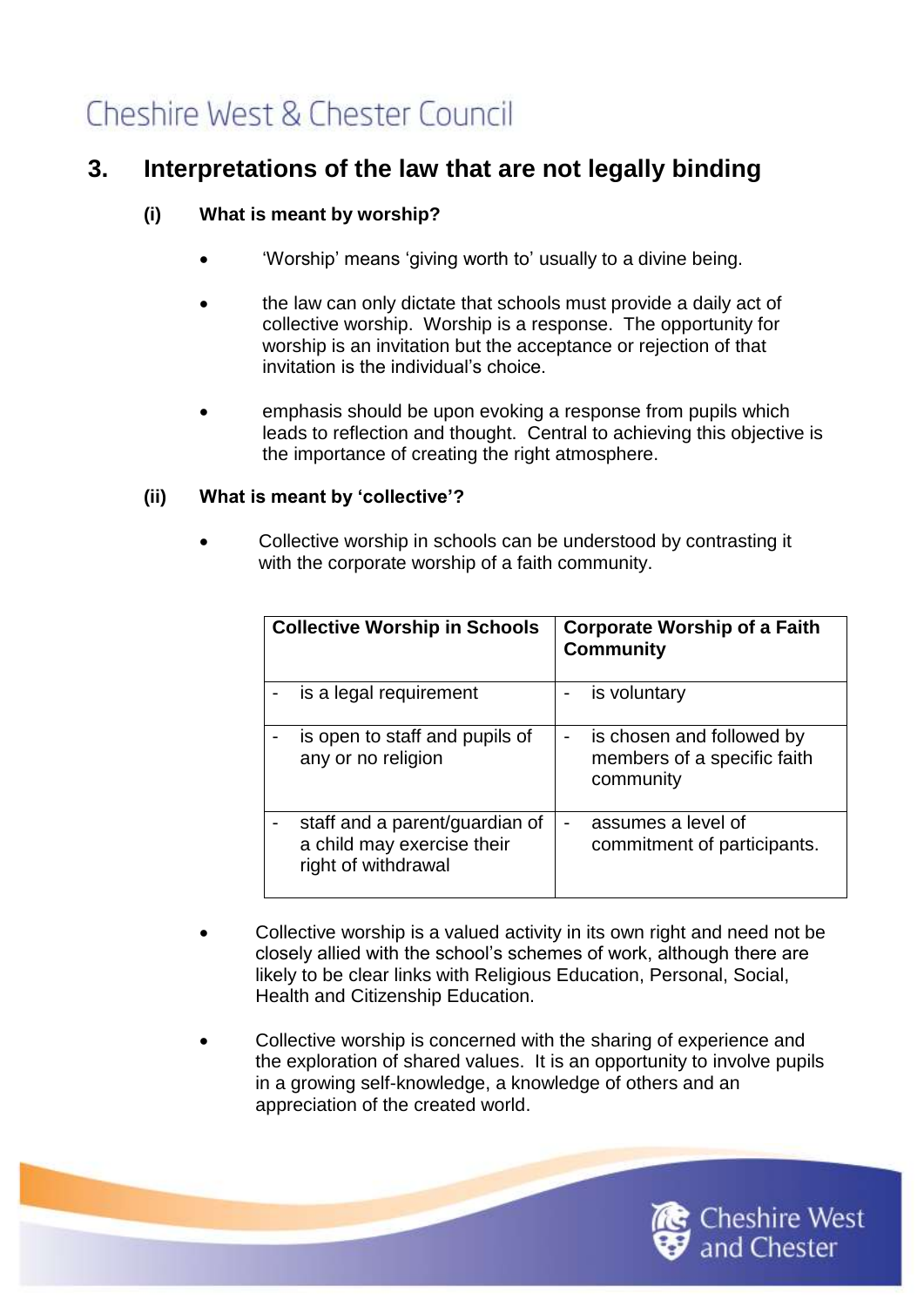### **(iii) What is meant by assembly?**

 An assembly is a gathering of people with a common objective and need have no religious purpose e.g. a celebration assembly. The word 'assembly' does not appear in the 1996 Education Act; instead the term 'collective worship' is used.

### **(iv) What is meant by 'wholly' or 'mainly'?**

 Over the course of a term the majority of acts of collective worship should have a broadly Christian character. This does not mean all these acts have to include only explicitly Christian material. If, in the majority of acts of collective worship, the values explored have a broadly Christian character, the legal requirements will be met.

### **(v) What is meant by 'broadly Christian'?**

- If the integrity of pupils and teachers is to be respected at all times, no assumptions should be made about their personal commitment. The school is not a place of worship in the everyday sense of this term and the worship will differ from that of a faith community.
- It is possible, through careful selection of themes and approaches, to plan for collective worship which is based on the broad principles and values of Christianity and which is appropriate to pupils whatever their background or personal beliefs, whether Christian or otherwise. Therefore, exploring themes such as love, honesty, conflict and suffering, although not exclusively Christian, can be considered broadly Christian but they are also central to the teaching of a range of religious traditions. As well as providing explicitly Christian material, schools will wish to incorporate resources from a variety of religions and invite representatives of a range of faith traditions to contribute to acts of collective worship. This is both appropriate and legally acceptable.

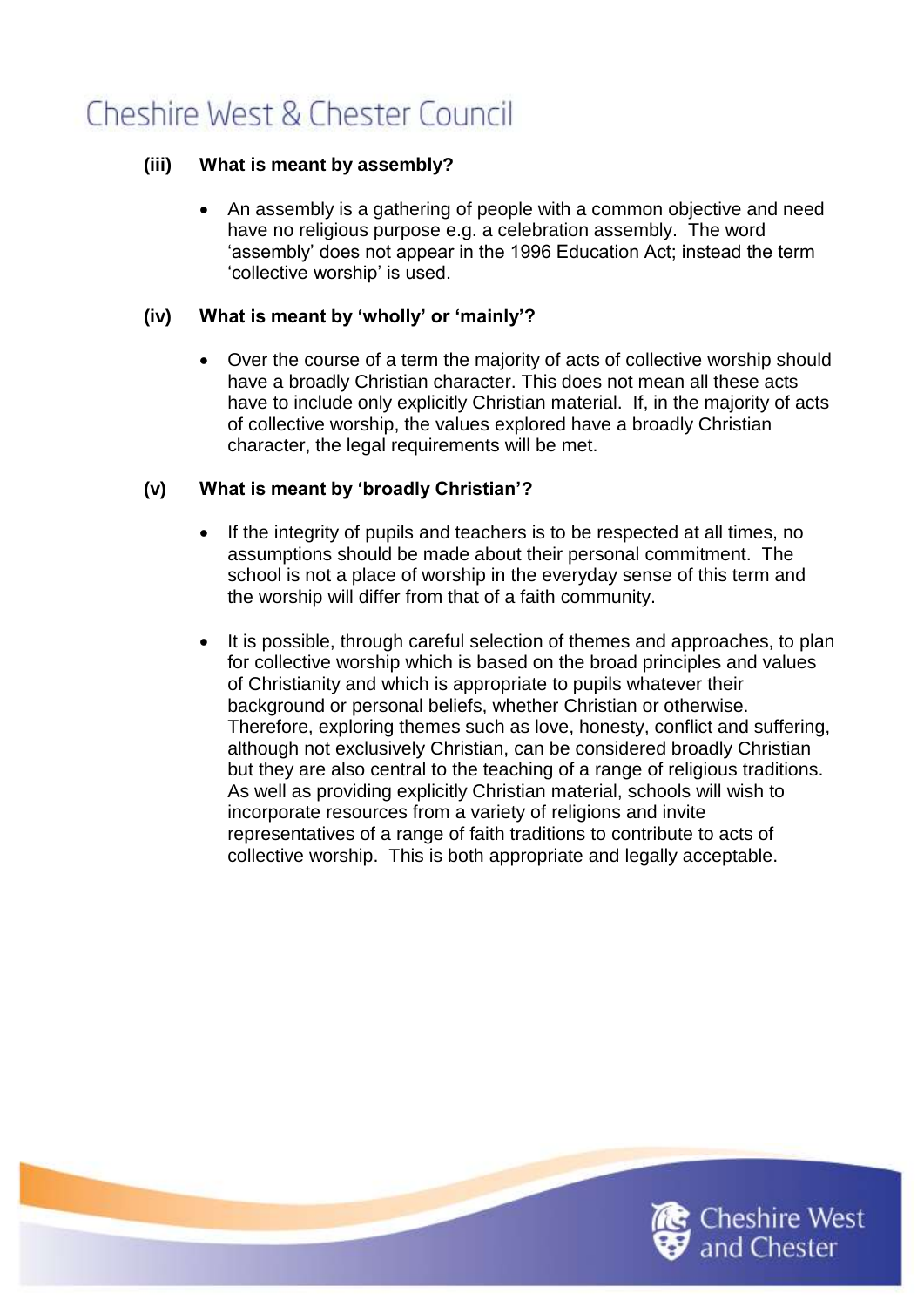## **4. Delivering Worship: suggestions that are not legally binding**

### **a) What are the principles of worship?**

There are several principles which underpin all collective worship. The following are not in any order of priority, all have equal value. You may wish to add others according to your own situation.

#### **Collective worship should:**

**be inclusive** 

.

- be appropriate for all pupils (and teachers), whatever their religious commitments or lack of religious commitments.
- collective worship should celebrate and affirm difference and diversity.
- pupils (and teachers) should not be placed in positions where they are made to feel uneasy or where their personal integrity is not respected.
- pupils (and teachers) should not be asked to pay lip-service to faith statements which they may not understand or to which they do not themselves adhere.

#### **encounter the traditions and beliefs mainly of Christianity but also of other religions**

No one pattern of worship from a particular Christian denomination or religious faith should predominate. The law allows considerable flexibility and freedom. Good practice should include a diversity of worship forms e.g. music, meditation, silence, reflection, story, visiting speakers.

**provide opportunities to worship** 

Participants can be given the space and opportunity to worship. They may choose not to do so. This ensures that collective worship in schools is as appropriate for atheists, agnostics and those with nonreligious stances as for believers.

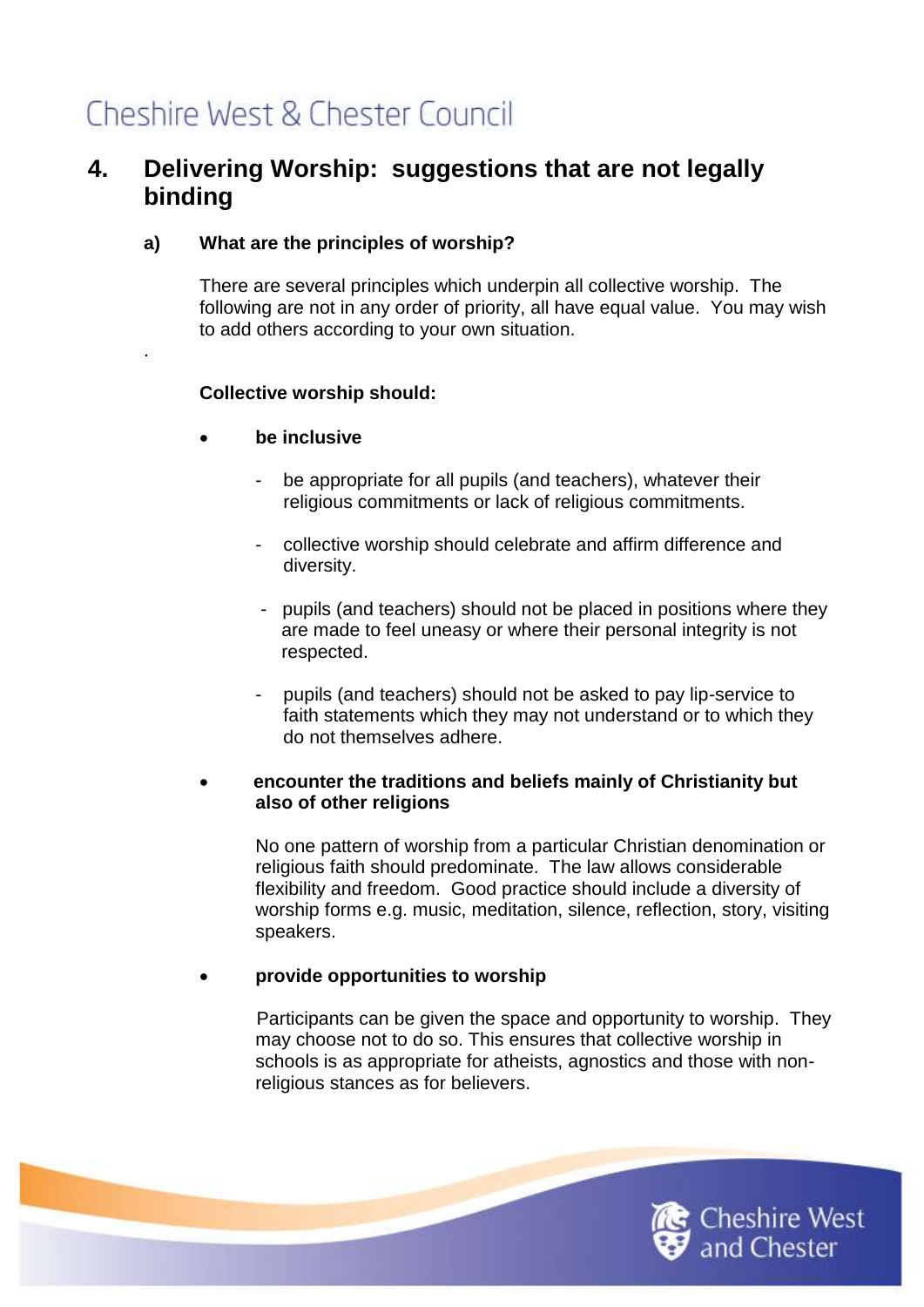#### **establish a sense of belonging to the school community and its values and visions**

Collective worship should be an integrating and enriching element within the whole curriculum. It can be used as a time to make explicit the values and assumptions underpinning the day to day life of the school, fostering a sense of group identity. Themes of justice, tolerance, mutual respect, equality, co-operation and responsibility can be explored.

#### **have a sense of occasion**

Collective worship can be a special time with its own distinct atmosphere: a time set apart from the ordinary school activities. It can provide the opportunity to celebrate achievements, festivals and community events. This may be achieved by awareness of appropriate setting, music, seating or lighting.

#### **promote spiritual, moral, social and cultural development**

- Spiritual opportunities e.g. questioning, exploring the created world of beauty, time to reflect;
- Moral opportunities e.g. stories with a moral theme, discussions about right and wrong;
- Social opportunities e.g. stories about human feelings and interaction;
- Cultural opportunities e.g. stories from diverse cultures nationally and internationally.

#### **b) What are the ingredients of worship?**

The ingredients of an effective act or worship should include opportunities for:

- Exploration of a theme or focus
- Reflection
- **•** Celebration
- Pupil participation.

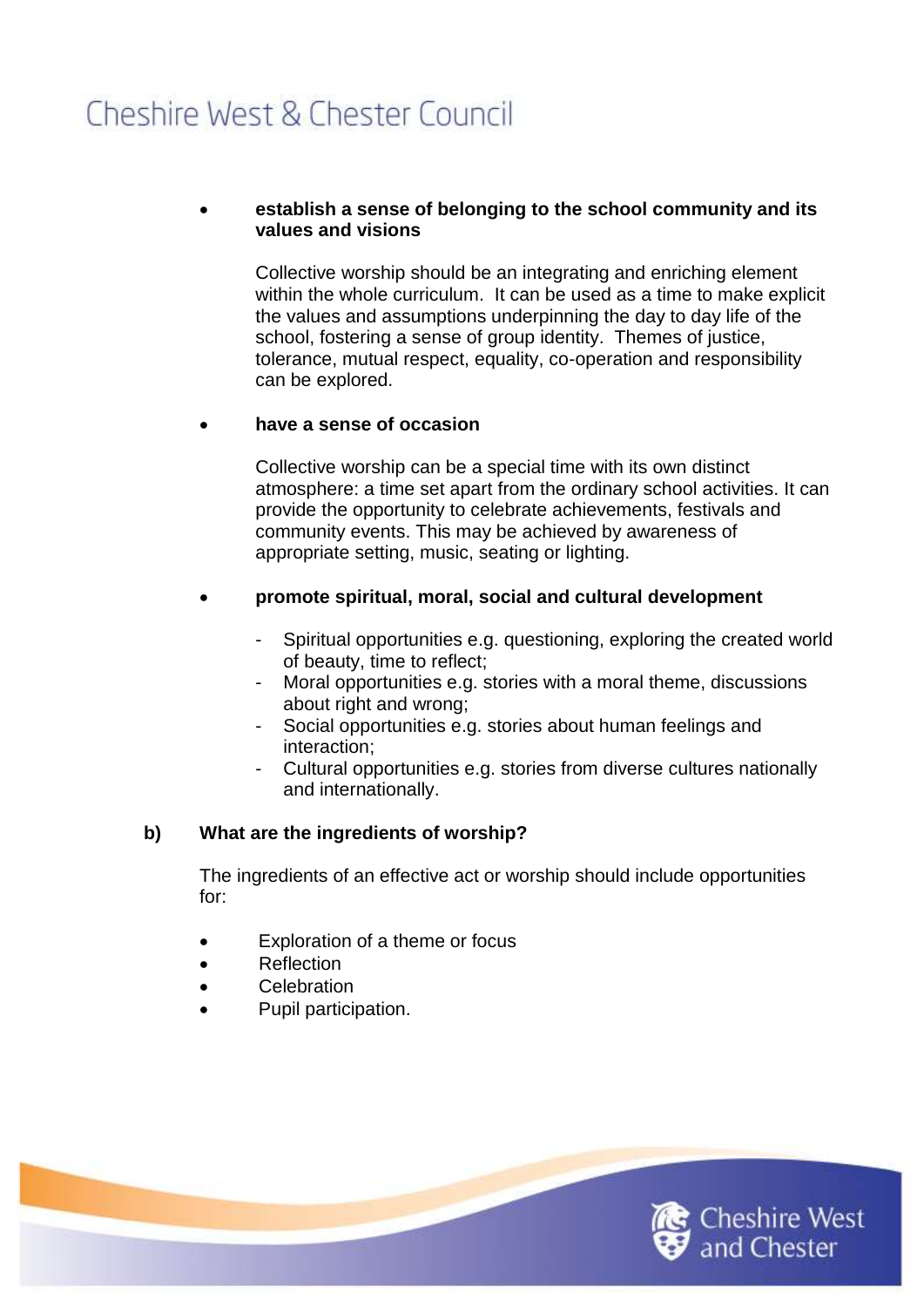Over the course of a year this may be achieved through:

- developing a sense of awe and wonder about the world around us;
- **•** celebrating the beauty of living things;
- searching for meaning;
- experiencing an awareness of the spiritual dimension, self/others etc;
- opportunities for prayer;
- affirming positive value (e.g. honesty, self-sacrifice, courage, human rights);
- being aware of negative behaviour (e.g. cruelty, injustice, exploitation) exploring right and wrong;
- reflecting on broader and more lasting concerns;
- valuing things of worth;
- leading towards the threshold of worship;
- creating an atmosphere of reverence and mystery;
- giving thanks;
- experiencing a caring and compassionate community;
- exploring emotions, thoughts and ideas;
- promoting a sense of friendship, acceptance and unity;
- encouraging responsibility for making personal decisions;
- celebrating achievement and special occasions;
- sharing and experiencing similarities and differences.

This may incorporate the following elements:

| Adults may lead in the following ways                                                                                                                                                                                                                                                                                                                                                                                              | Children/young people may<br>participate by:                                                                                                                                                                                                                                                            |
|------------------------------------------------------------------------------------------------------------------------------------------------------------------------------------------------------------------------------------------------------------------------------------------------------------------------------------------------------------------------------------------------------------------------------------|---------------------------------------------------------------------------------------------------------------------------------------------------------------------------------------------------------------------------------------------------------------------------------------------------------|
| through:<br>saying prayers<br>giving time for quiet reflection<br>offering discussion<br>$\bullet$<br>leading into silence<br>٠<br>introducing songs/music<br>٠<br>incorporating drama<br>showing pictures<br>reading poetry<br>telling a story<br>showing artefacts<br>٠<br>introducing special people/visitors<br>٠<br>showing children's work and<br>٠<br>achievements<br>sharing sacred writing<br>٠<br>showing DVD/media<br>٠ | planning themes<br>$\bullet$<br>leading the planning<br>acting<br>singing<br>leading<br>dancing<br>$\bullet$<br>listening<br>$\bullet$<br>thinking<br>$\bullet$<br>praying<br>٠<br>questioning<br>$\bullet$<br>answering<br>laughing<br>$\bullet$<br>crying<br>reading<br>leading on evaluating worship |

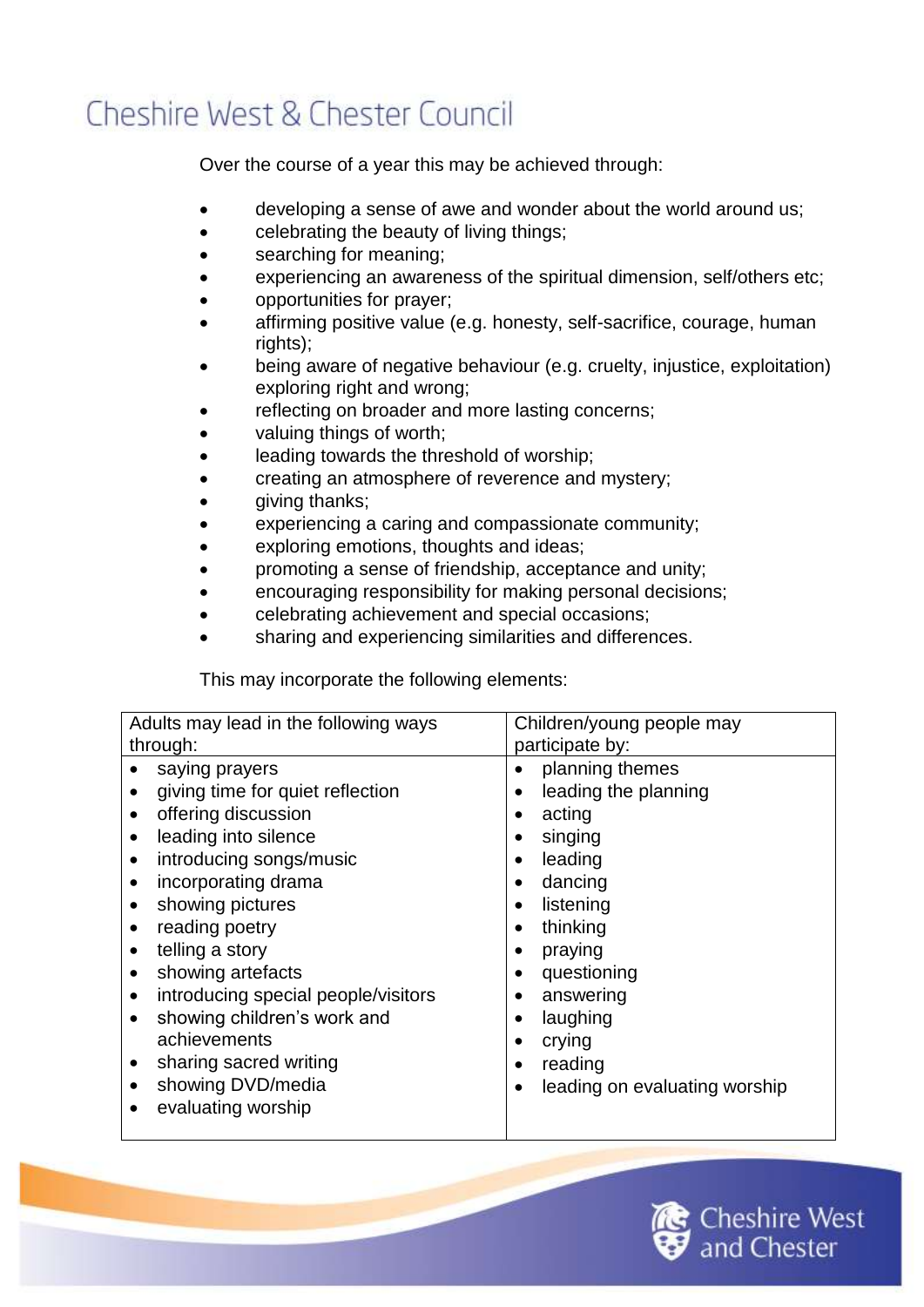Hymn practice alone is not an act of worship. It can become part of worship if time is given for reflection and pupils engage with the meaning of the words.

A 'thought for the day' alone, is also not an act of worship. It can become part of worship if pupils are offered a space for reflection or any other opportunity to develop spiritually.

### **c) How can worship be planned effectively?**

Planning of collective worship across each school year should ensure coverage is broadly Christian in character and allow for a consideration of a range of themes and content.

| Date:                                 | Group: | Staff: |
|---------------------------------------|--------|--------|
| Topic/theme:                          |        |        |
| Aim:                                  |        |        |
| <b>Content:</b>                       |        |        |
| Introduction:<br>a)                   |        |        |
| Story/activity<br>b)                  |        |        |
| Prayer or reflection<br>$\mathsf{c})$ |        |        |
| Conclusion<br>d)                      |        |        |
| Music:                                |        |        |
| Resources:                            |        |        |
| Comments:                             |        |        |

Here is one example of a planning sheet:

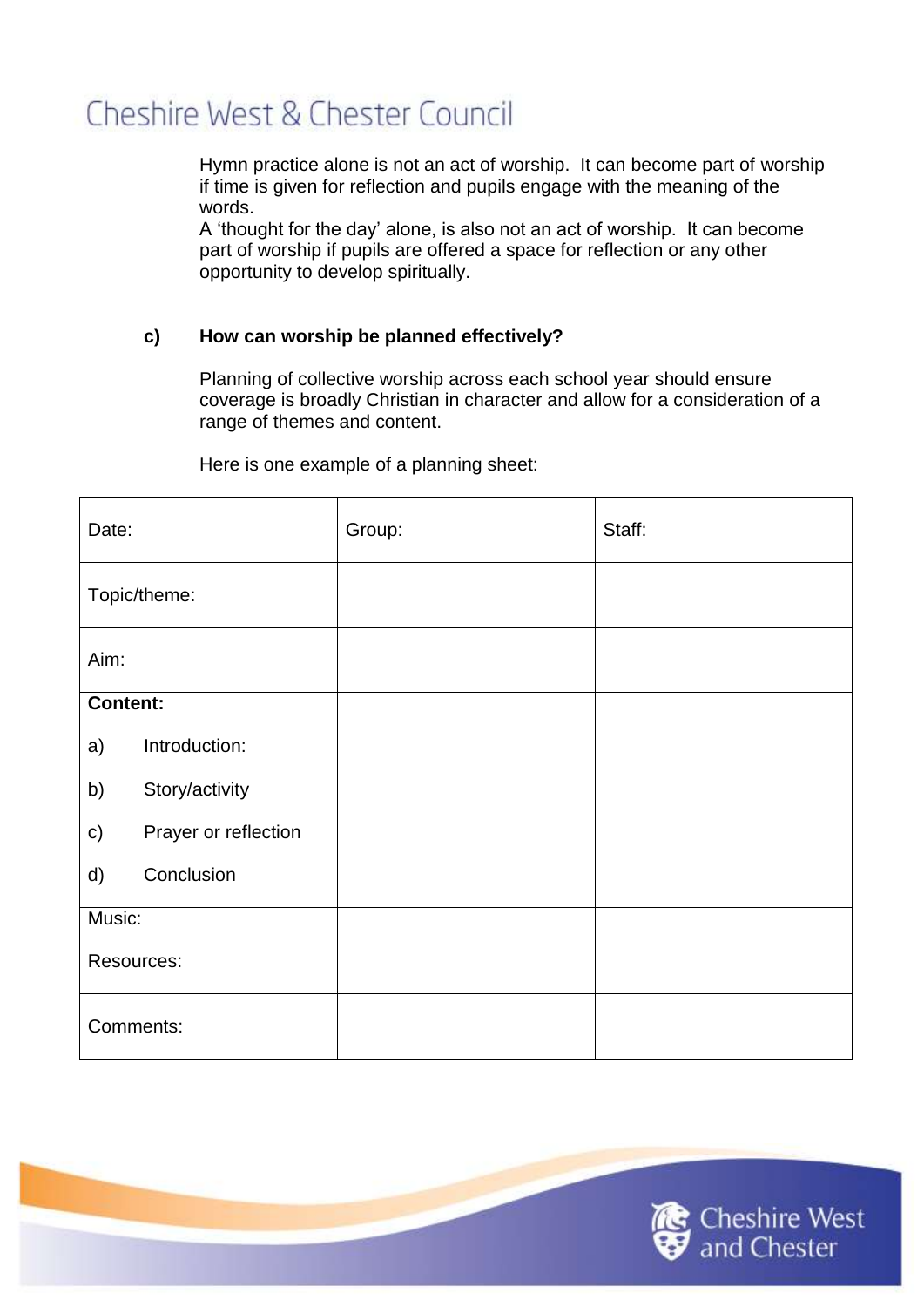### **Collective Worship Record Sheet**

| <b>Date</b> | <b>Theme</b><br><b>Reflection</b> | <b>Content</b> | <b>Music</b> | Leader |
|-------------|-----------------------------------|----------------|--------------|--------|
|             |                                   |                |              |        |
|             |                                   |                |              |        |
|             |                                   |                |              |        |
|             |                                   |                |              |        |
|             |                                   |                |              |        |
|             |                                   |                |              |        |
|             |                                   |                |              |        |
|             |                                   |                |              |        |
|             |                                   |                |              |        |

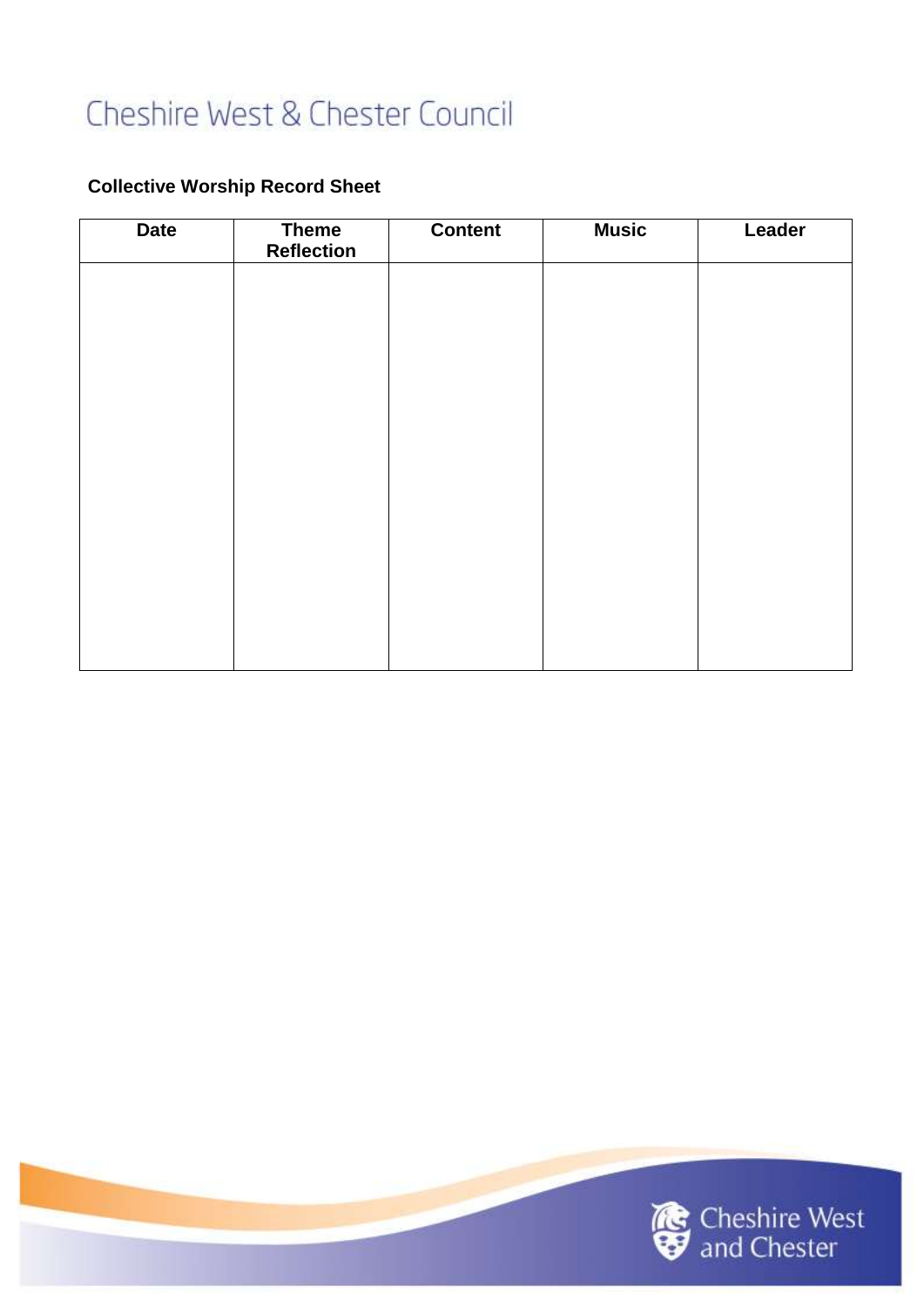### **Exemplar of Planning Across School Year KS1 Assembly Planning Themes Year…**

|                 | Autumn 1 | <b>Autumn 2</b> | <b>Spring 1</b> | <b>Spring 2</b> | <b>Summer 1</b> | <b>Summer 2</b> |
|-----------------|----------|-----------------|-----------------|-----------------|-----------------|-----------------|
| <b>Monday</b>   |          |                 |                 |                 |                 |                 |
| <b>Tuesday</b>  |          |                 |                 |                 |                 |                 |
| Wednesday       |          |                 |                 |                 |                 |                 |
| <b>Thursday</b> |          |                 |                 |                 |                 |                 |
| Friday          |          |                 |                 |                 |                 |                 |

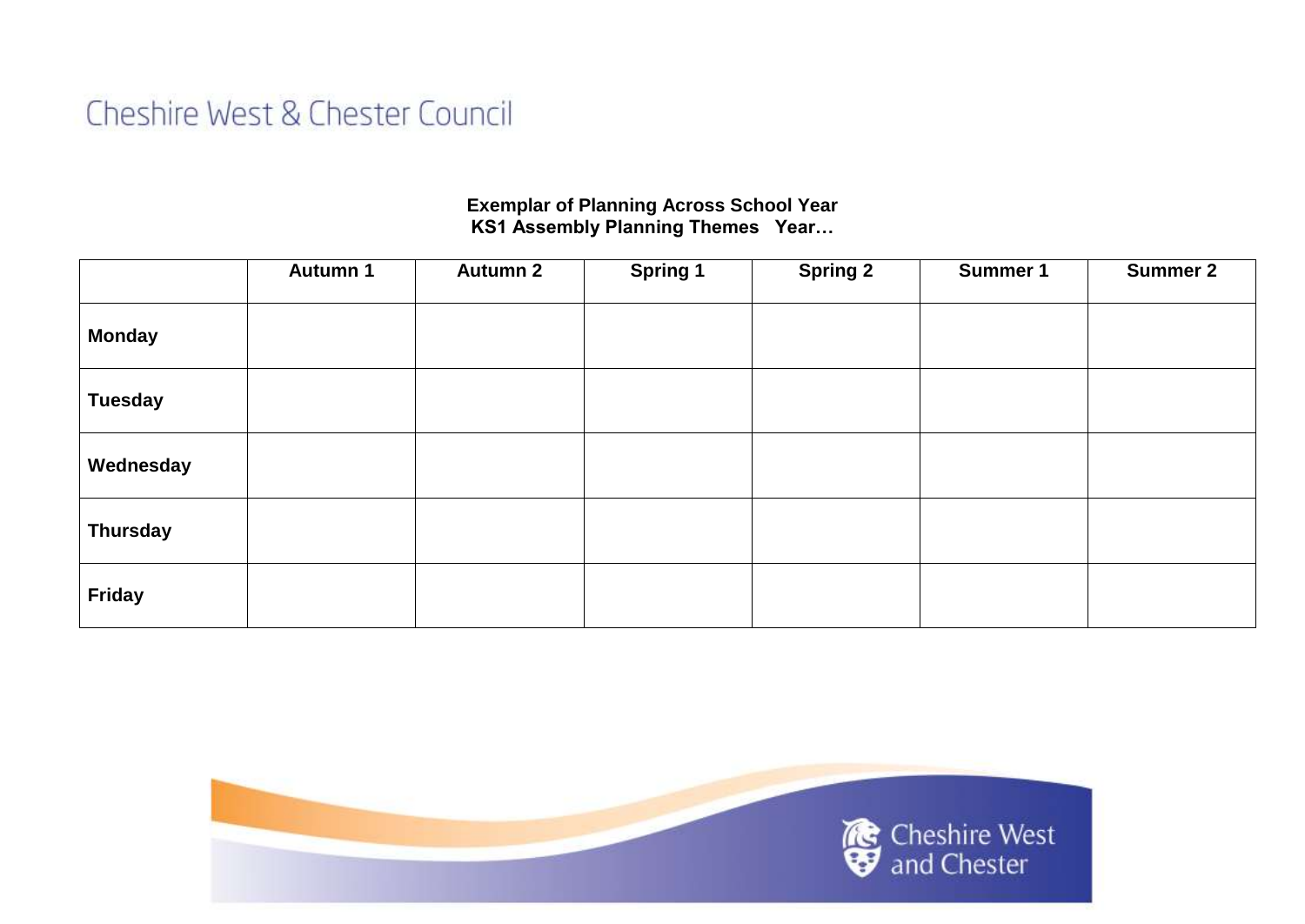#### **d) What are the practical points to consider?**

In organising collective worship, schools will be faced with a number of issues to consider:

- when it is held and its duration;
- who is to lead worship;
- the number of pupils and the age of pupils involved;
- the size of the room or hall;
- the atmosphere that the hall environment creates;
- the flexible grouping or seating of pupils;
- the budget available;
- the involvement of outside agencies, members of the community, and other visitors lead worship;
- how it will be monitored.

Each school will find it helpful to review and evaluate their practice and planning regularly so that freshness of approach is maintained.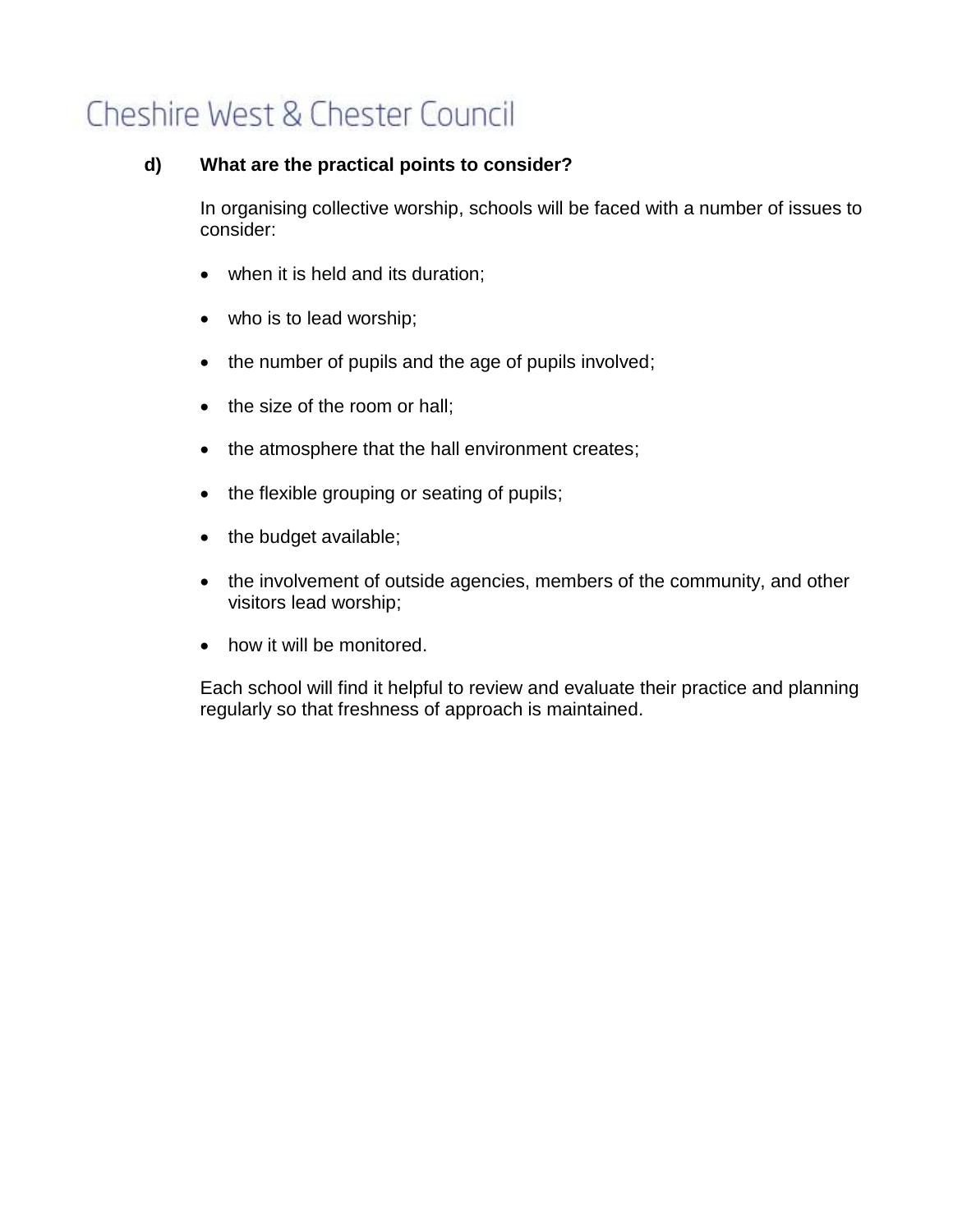## **5. Appendix**

#### **(i) What is the role of the collective worship co-ordinator?**

The role of the collective worship co-ordinator will vary depending upon the individual needs of the school.

The collective worship co-ordinator may:-

- help the head teacher and governors to carry out their legal responsibilities with regard to collective worship;
- report to governors and head teacher on matters of concern and development;
- make sure there is a development plan for collective worship which may form part of the whole school development plan;
- develop and maintain documentation for effective planning, recording, monitoring and evaluating acts of collective worship;
- respond to the needs and views of other members of the school community;
- Enable a worship group of pupils to plan and lead collective worship;
- develop the resources available for collective worship including new and relevant books, posters, visual aids, artefacts, music, visitors and leaders.

#### **(ii) Policy statement for worship**

Elements of a policy statement should include:-

- aims of collective worship;
- information about how worship is organised in school and who is responsible for it;
- an explanation of record keeping and evaluation;
- pupil involvement in worship in terms of planning and leading;
- mention of the parental right of withdrawal;
- a statement about planning worship.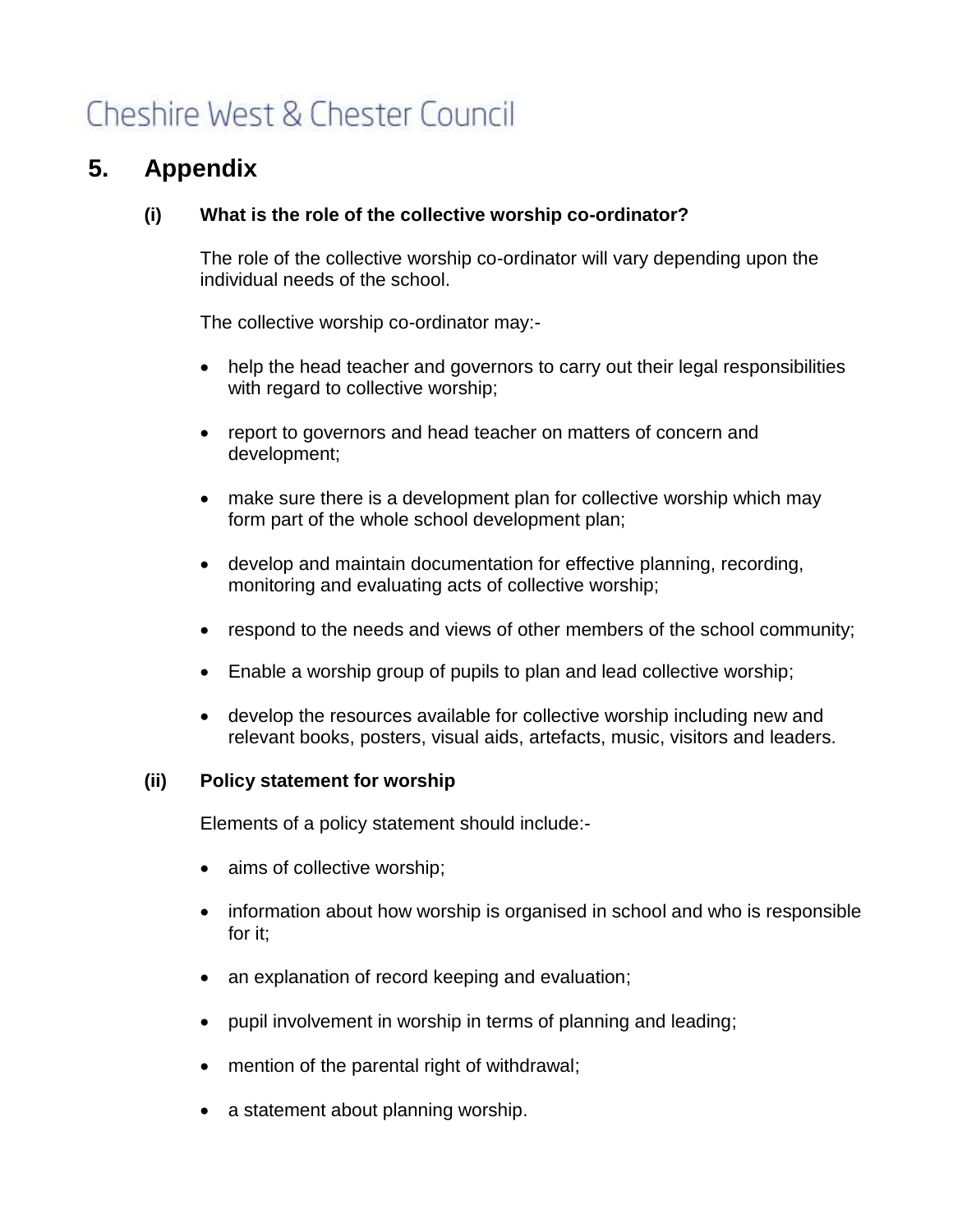## **Determination to change the arrangements for collective worship**

In England and Wales, the **School Standards and Framework Act** 1988 states that all pupils in schools must take part in a daily act of collective worship (unless their parents have requested that they be excused from attending). The Act also states that the majority of these acts of collective worship are required to be 'wholly or mainly of a broadly Christian character', however there are two instances in which this does not apply.

- Religious schools, which should provide worship appropriate to the school's designated religion.
- Schools where the SACRE has determined that Christian worship would not be appropriate for part or all of the school.

Schools can request a **Determination to Change the Arrangements for Collective Worship** because the faith demographic of the pupils makes it inappropriate for collective worship to be 'broadly Christian'. If such a request is approved by SACRE, a **Determination to Change the Arrangements for Collective Worship** is granted which then applies for five years from the date of approval, after which the school must re-apply to SACRE.

The Headteacher of a school seeking a **Determination to Change the Arrangements for Collective Worship** (under section 12 of the **School Standards and Framework Act** 1988) is asked to complete this form and send it to the Clerk to the SACRE.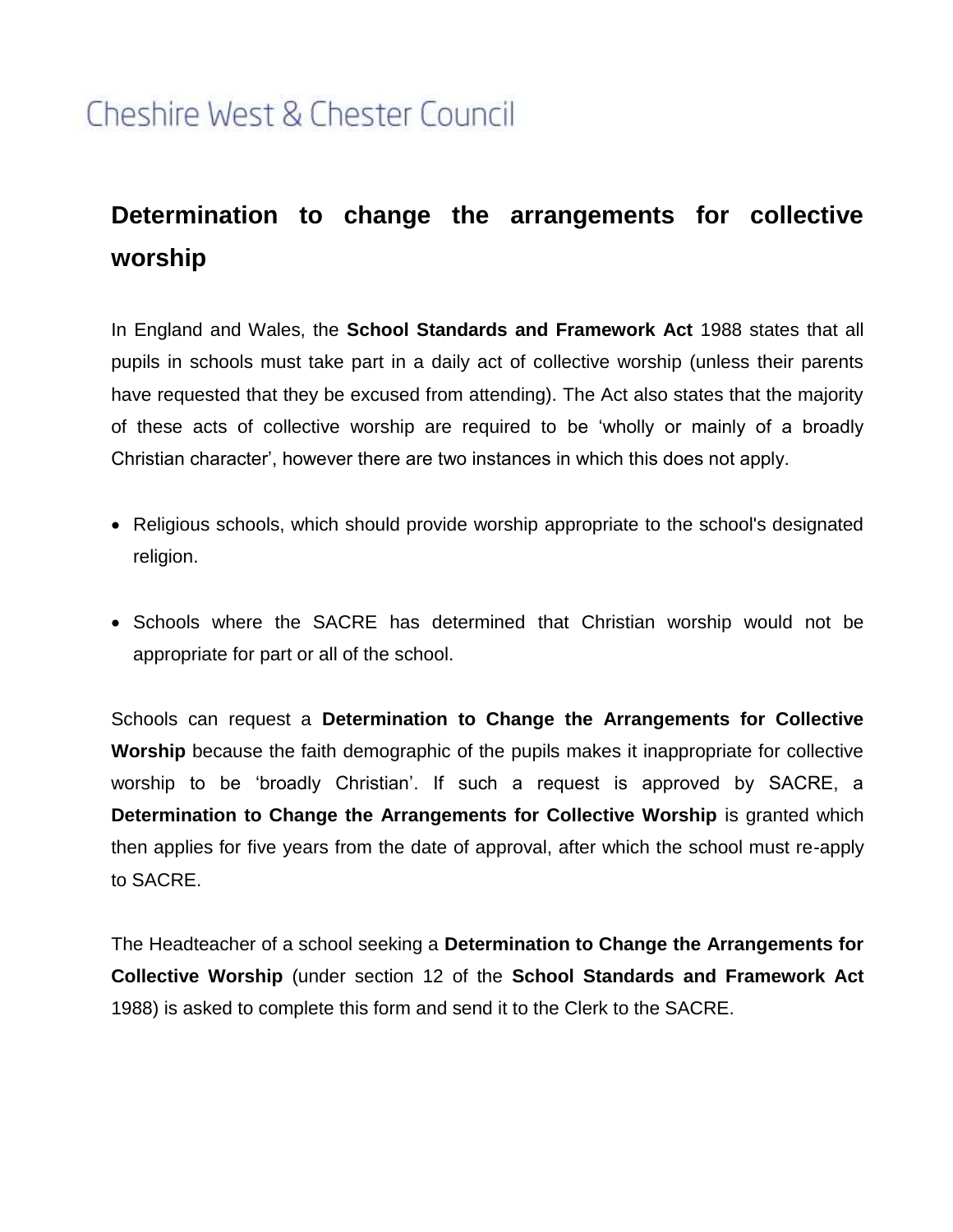### **Application for a determination to change the arrangements for collective worship**

| <b>Contact details</b> |  |
|------------------------|--|
| Name:                  |  |
|                        |  |

#### **Address details**

| <b>School name:</b> |  |
|---------------------|--|
| <b>Address:</b>     |  |

| Age range of school: | <b>Number on roll:</b> |  |
|----------------------|------------------------|--|
|                      |                        |  |

**Date on which the governing body was consulted on this application:**

Have the parents of children at the school been consulted and if so, what views did they express?

How many children are currently withdrawn by their parents from collective worship?

Please detail any information that you consider relevant about the domestic background of the children in question.